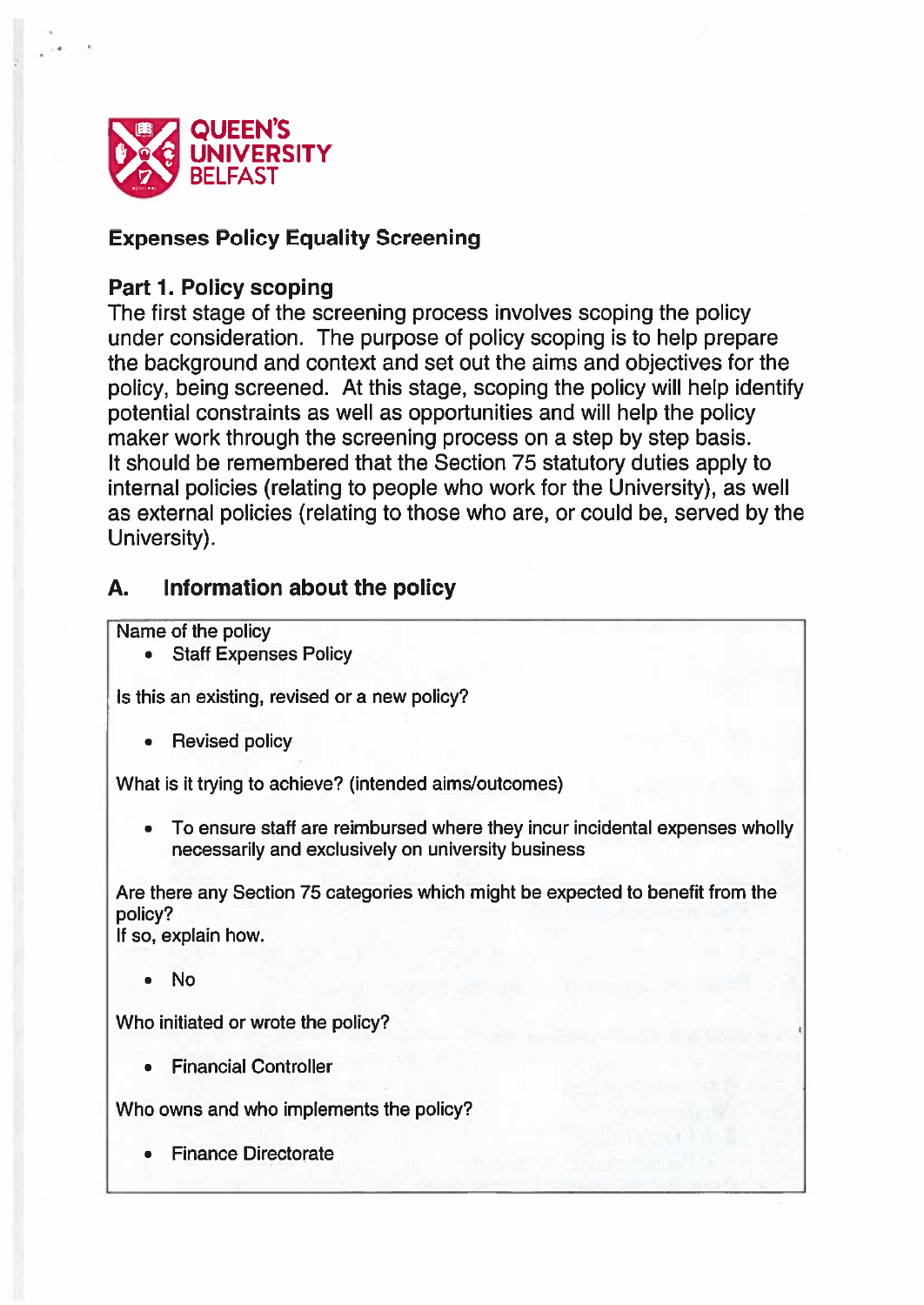# B. Implementation factors

Are there any factors which could contribute to/detract from the intended aim/outcome of the policy?

 $\mathbf{e} = \mathbf{e} \mathbf{e}_\mathrm{a}$ 

#### Yes

If yes, are they

 $\overline{\mathbf{x}}$ financial?

 $\mathbf{\overline{*}}$  legislative?

other?( <sup>p</sup>lease specify)

# C. Main stakeholders affected

Who are the internal and external stakeholders (actual or potential) that the policy will impact upon?

 $\boldsymbol{\mathsf{X}}$ 

staff



service users



other public sector organisations

voluntary/community/trade unions

 $\boldsymbol{\mathsf{X}}$ other, <sup>p</sup>lease specify - individuals with <sup>a</sup> staff number such as PHD research students

# D. Other policies with a bearing on this policy

- what are they? (please list)
- Re-location policy
- Travel policy
- Anti Fraud Policy
- The Bribery Act <sup>2010</sup> policy
- Financial Responsibilities of Staff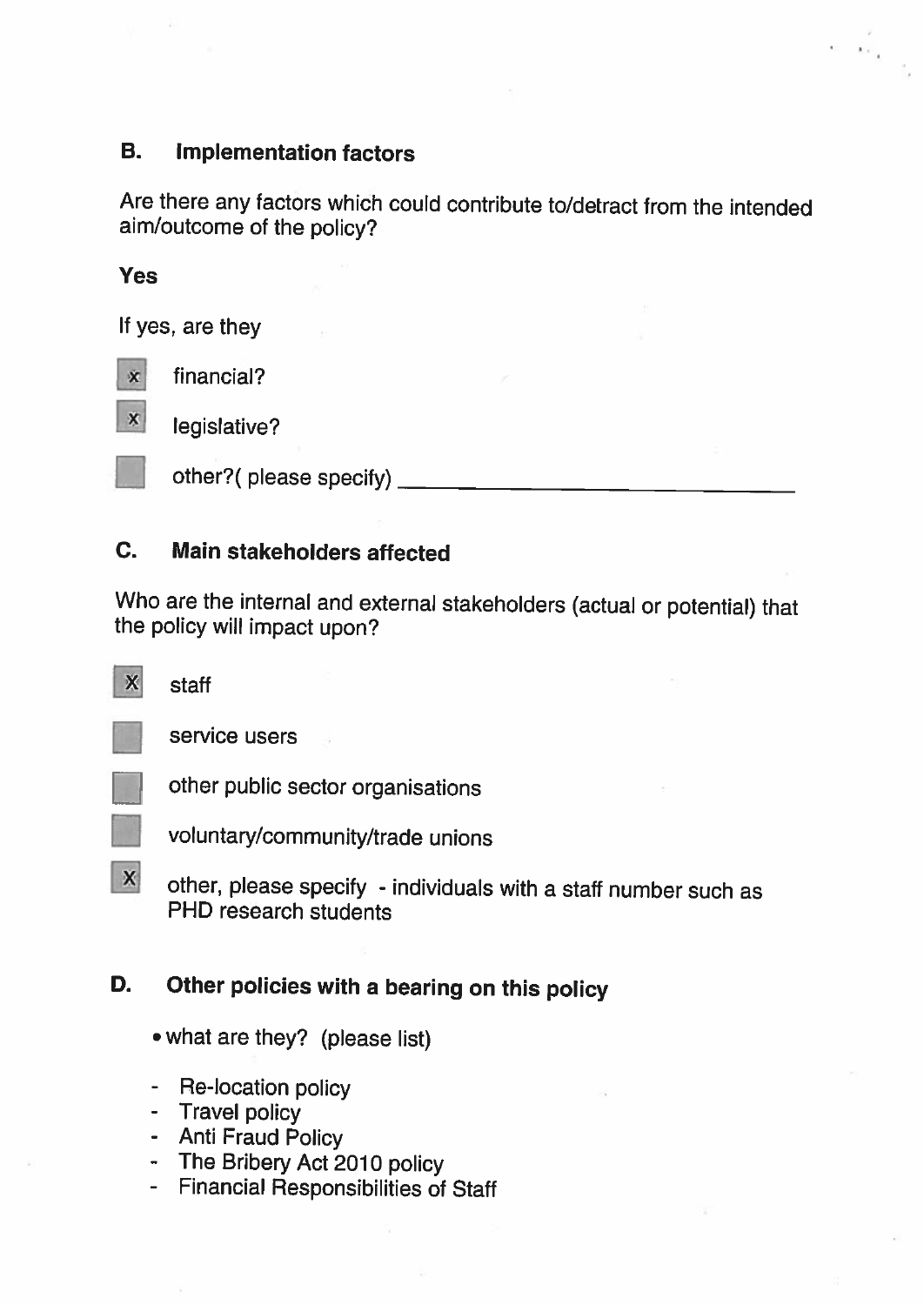# E. Available evidence

What evidence/information (both qualitative and quantitative) have you gathered to inform this policy? Specify details for each of the Section 75 categories.

| <b>Section 75</b><br>category | Details of evidence/information                                                                                                                              |
|-------------------------------|--------------------------------------------------------------------------------------------------------------------------------------------------------------|
| Religious<br>belief           | Ineligible expenses listed in Section 6 would not<br>impact on an individual in relation to religious belief.                                                |
| <b>Political</b><br>opinion   | No evidence or information identified that would<br>have an impact.                                                                                          |
| Racial group                  | No evidence or information identified that would<br>have an impact                                                                                           |
| Age                           | No evidence or information identified that would<br>have an impact.                                                                                          |
| <b>Marital status</b>         | No evidence or information identified that would<br>have an impact                                                                                           |
| <b>Sexual</b><br>orientation  | No evidence or information identified that would<br>have an impact                                                                                           |
| Men and<br>women<br>generally | No evidence or information identified that would<br>have an impact                                                                                           |
| <b>Disability</b>             | In the area of disability it may be considered a<br>reasonable adjustment to assist a member of staff<br>with a disability in the course of their travel for |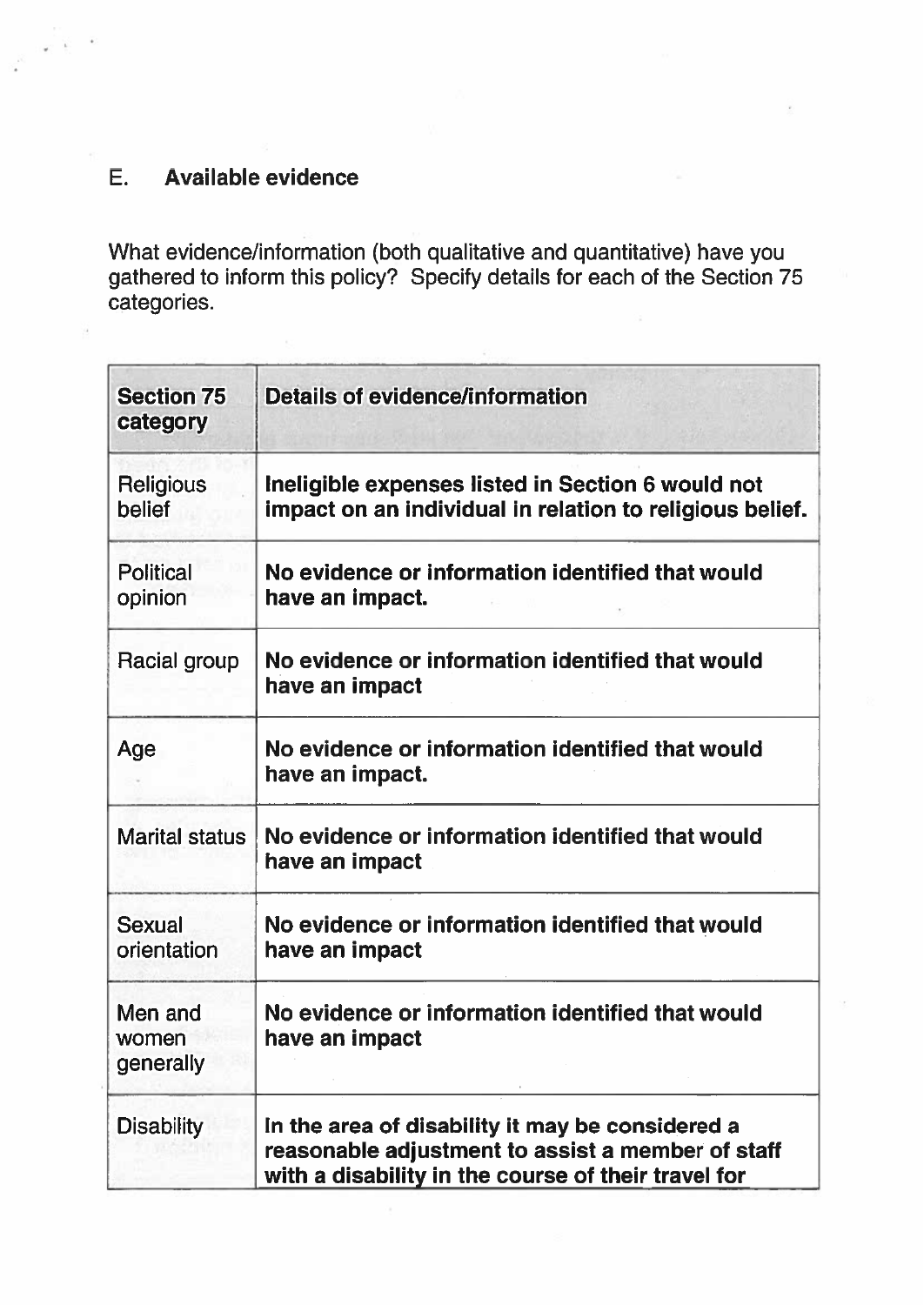|            | business reasons e.g. if they need to be<br>accompanied, if they are travelling with additional<br>baggage due to medications, if there is an additional<br>cost for extra space whilst travelling etc. Two<br>hundred and seventy eight staff in the University<br>have declared a disability and/or long term<br>condition.                                                                                                  |
|------------|--------------------------------------------------------------------------------------------------------------------------------------------------------------------------------------------------------------------------------------------------------------------------------------------------------------------------------------------------------------------------------------------------------------------------------|
|            | A paragraph entitled "Reasonable Adjustment for<br>Disability" has been included in the Staff Expenses<br>policy.                                                                                                                                                                                                                                                                                                              |
| Dependants | It is recognised that staff may incur additional<br>childcare/caring costs as a direct result of the need<br>to attend their place of employment (or another<br>venue) outside of normal working hours to facilitate<br>University business. However this is not deemed to<br>be wholly, exclusively and necessarily in relation to<br>performance of work activities and it is noted as<br>normally ineligible in the policy. |
|            |                                                                                                                                                                                                                                                                                                                                                                                                                                |

# F. Needs, experiences and priorities

Based on the information in the preceding table, what are the different needs, experiences and priorities of each of the following categories, in relation to the particular policy/decision? Specify details for each of the Section 75 categories

| <b>Section 75</b><br>Details of needs/experiences/priorities<br>category |                                                    |
|--------------------------------------------------------------------------|----------------------------------------------------|
| <b>Religious</b>                                                         | Staff shouldn't need to claim any work related     |
| belief                                                                   | expenses specifically related to religious belief  |
| <b>Political</b>                                                         | Staff shouldn't need to claim any work related     |
| opinion                                                                  | expenses specifically related to political opinion |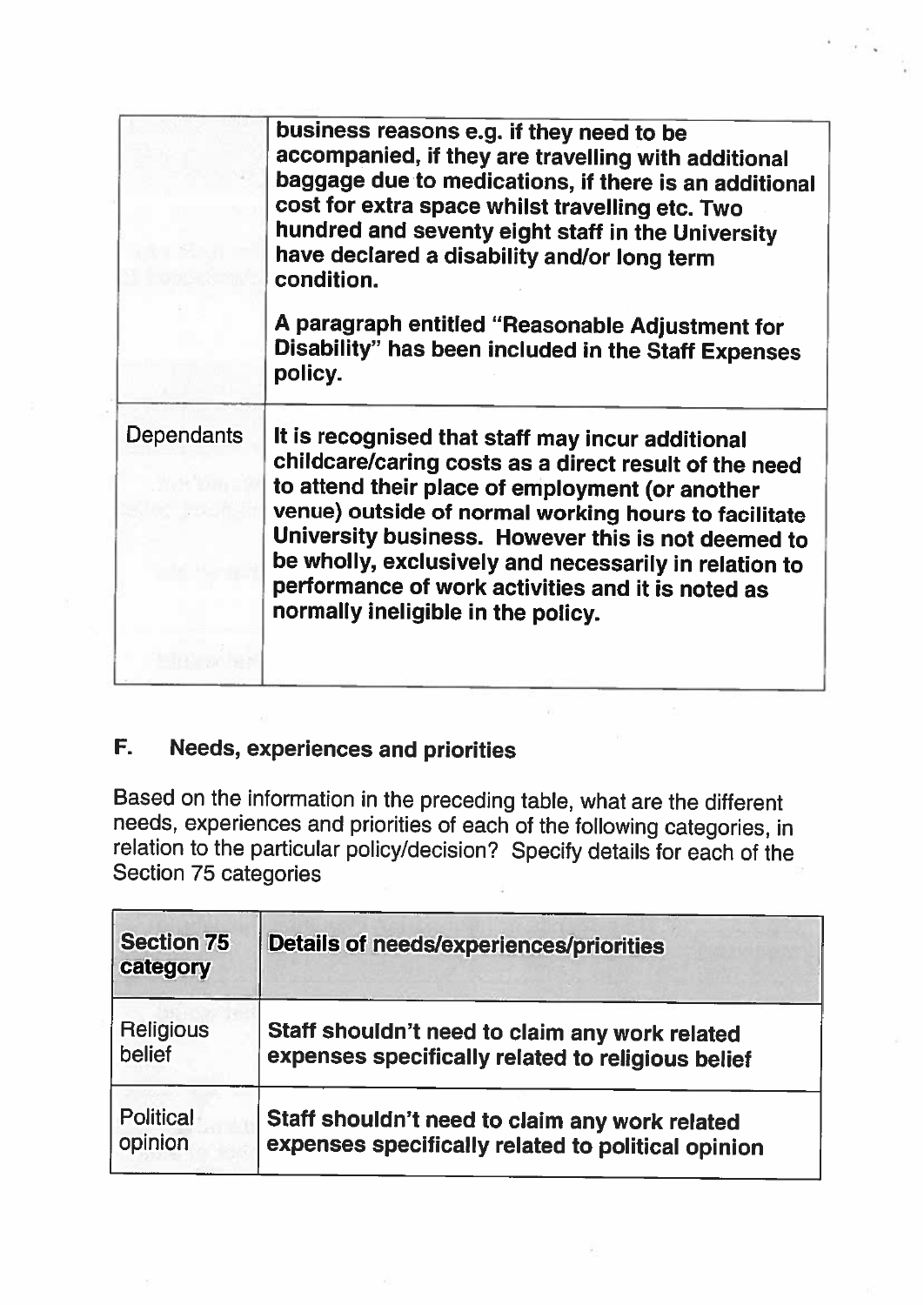| Racial group                  | Staff shouldn't need to claim any work related<br>expenses specifically related to racial group                                                                                                                                                                           |
|-------------------------------|---------------------------------------------------------------------------------------------------------------------------------------------------------------------------------------------------------------------------------------------------------------------------|
| Age                           | Staff shouldn't need to claim any work related<br>expenses specifically related to age                                                                                                                                                                                    |
| <b>Marital status</b>         | Staff shouldn't need to claim any work related<br>expenses specifically related to marital status                                                                                                                                                                         |
| Sexual<br>orientation         | Staff shouldn't need to claim any work related<br>expenses specifically related to sexual orientation                                                                                                                                                                     |
| Men and<br>women<br>generally | Staff shouldn't need to claim any work related<br>expenses specifically related to gender                                                                                                                                                                                 |
| <b>Disability</b>             | If additional costs are incurred due to disability<br>and/or long term condition may be permitted as a<br>"reasonable adjustment" so long as they are<br>necessarily incurred.                                                                                            |
|                               | Provision to assist staff with disabilities and/or long<br>term conditions has been added to the policy as a<br>result of this screening exercise.                                                                                                                        |
| <b>Dependants</b>             | The policy states that additional childcare/caring<br>costs incurred as a direct result of the need to<br>attend the place of employment (or another venue)<br>outside of normal working hours to facilitate<br>University business childcare are normally<br>ineligible. |

Ŵ

 $\bar{\omega}$ 

n.

 $\hat{\Sigma}$ 

W)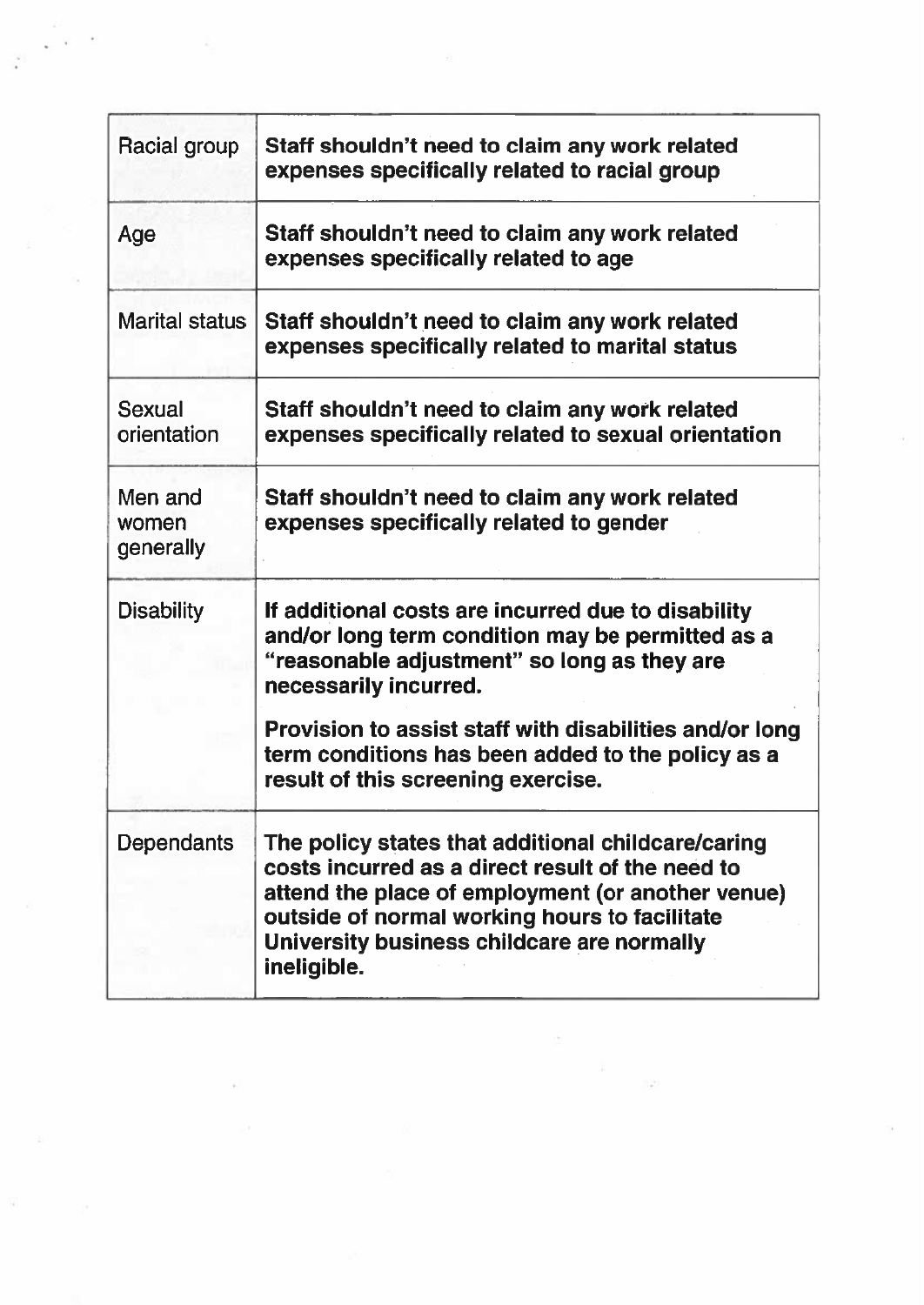# Part 2 Screening questions

| A What is the likely impact on equality of opportunity for those affected<br>by this policy, for each of the Section 75 equality categories? |                          |                                      |
|----------------------------------------------------------------------------------------------------------------------------------------------|--------------------------|--------------------------------------|
| <b>Section 75</b><br>category                                                                                                                | Details of policy impact | Level of impact?<br>minor/major/none |
| Religious<br>belief                                                                                                                          | <b>None</b>              | <b>None</b>                          |
| <b>Political</b><br>opinion                                                                                                                  | <b>None</b>              | <b>None</b>                          |
| Racial<br>group                                                                                                                              | <b>None</b>              | <b>None</b>                          |
| Age                                                                                                                                          | <b>None</b>              | <b>None</b>                          |
| <b>Marital</b><br><b>status</b>                                                                                                              | <b>None</b>              | <b>None</b>                          |
| <b>Sexual</b><br>orientation                                                                                                                 | <b>None</b>              | <b>None</b>                          |
| Men and<br>women<br>generally                                                                                                                | <b>None</b>              | <b>None</b>                          |
| <b>Disability</b>                                                                                                                            | <b>None</b>              | <b>None</b>                          |
| Dependants   None                                                                                                                            |                          | <b>None</b>                          |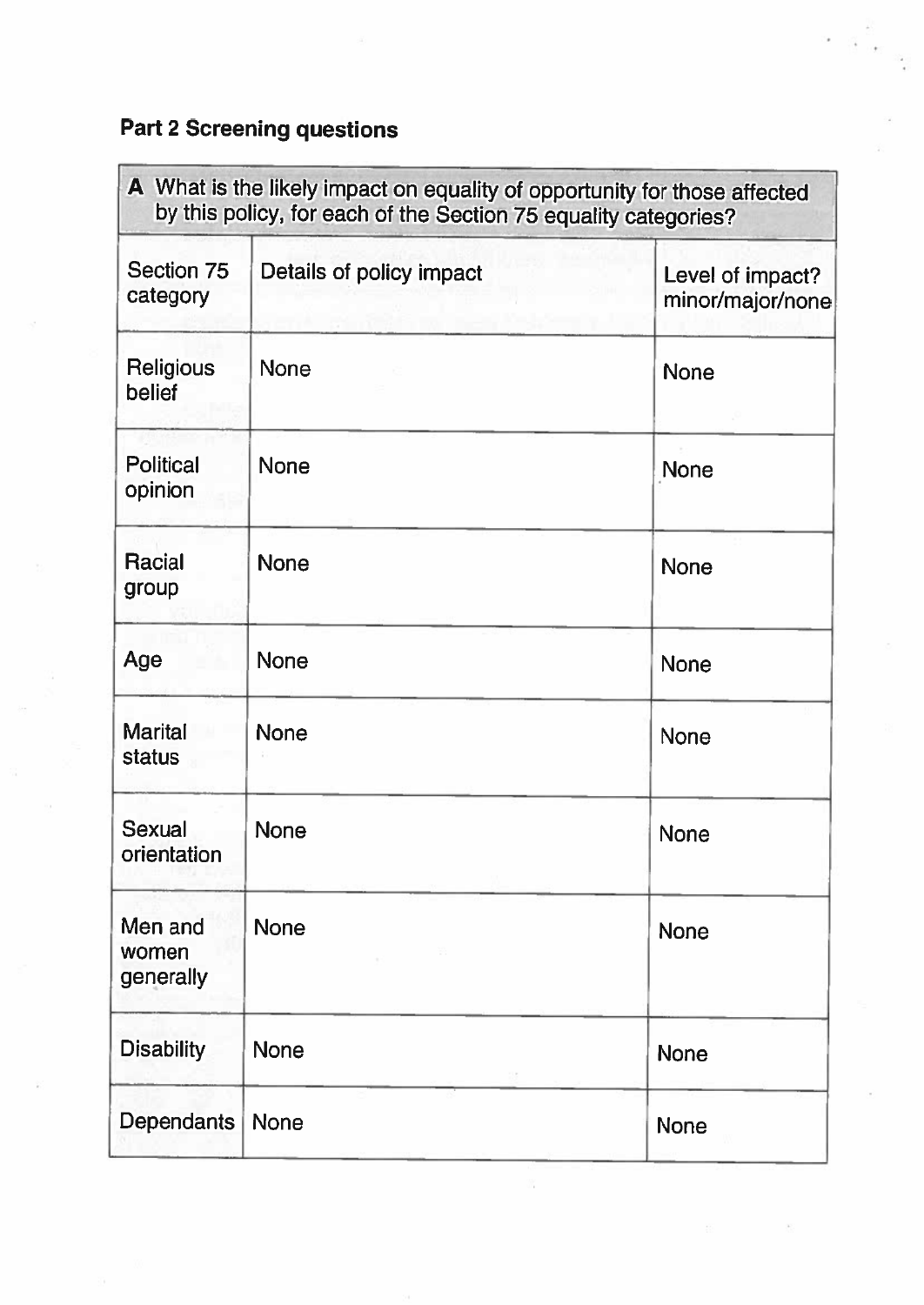| в<br>Are there opportunities to better promote equality of opportunity for<br>people within the Section 75 equality categories? |                                                                                                                                                     |                                  |  |  |
|---------------------------------------------------------------------------------------------------------------------------------|-----------------------------------------------------------------------------------------------------------------------------------------------------|----------------------------------|--|--|
| Section 75<br>category                                                                                                          | If Yes, provide details                                                                                                                             | If No, provide reasons           |  |  |
| Religious<br>belief                                                                                                             |                                                                                                                                                     | Policy has no impact             |  |  |
| <b>Political</b><br>opinion                                                                                                     |                                                                                                                                                     | Policy has no impact             |  |  |
| Racial<br>group                                                                                                                 |                                                                                                                                                     | Policy has no impact             |  |  |
| Age                                                                                                                             |                                                                                                                                                     | Policy has no impact             |  |  |
| <b>Marital</b><br>status                                                                                                        |                                                                                                                                                     | Policy has no impact             |  |  |
| <b>Sexual</b><br>orientation                                                                                                    |                                                                                                                                                     | Policy has no impact             |  |  |
| Men and<br>women<br>generally                                                                                                   |                                                                                                                                                     | Policy has no impact             |  |  |
| <b>Disability</b>                                                                                                               | Yes. The policy explicitly<br>recognises that staff with a<br>disability and/or long term<br>condition may require<br>additional financial support. | Policy has a positive<br>impact. |  |  |

 $\overline{\xi}$  .

 $\tilde{\mathcal{D}}$ 

i,

 $\frac{\partial V}{\partial \omega}$  with

 $\mathbb{C}^{\mathbb{C}}$  .

 $\frac{1}{2}$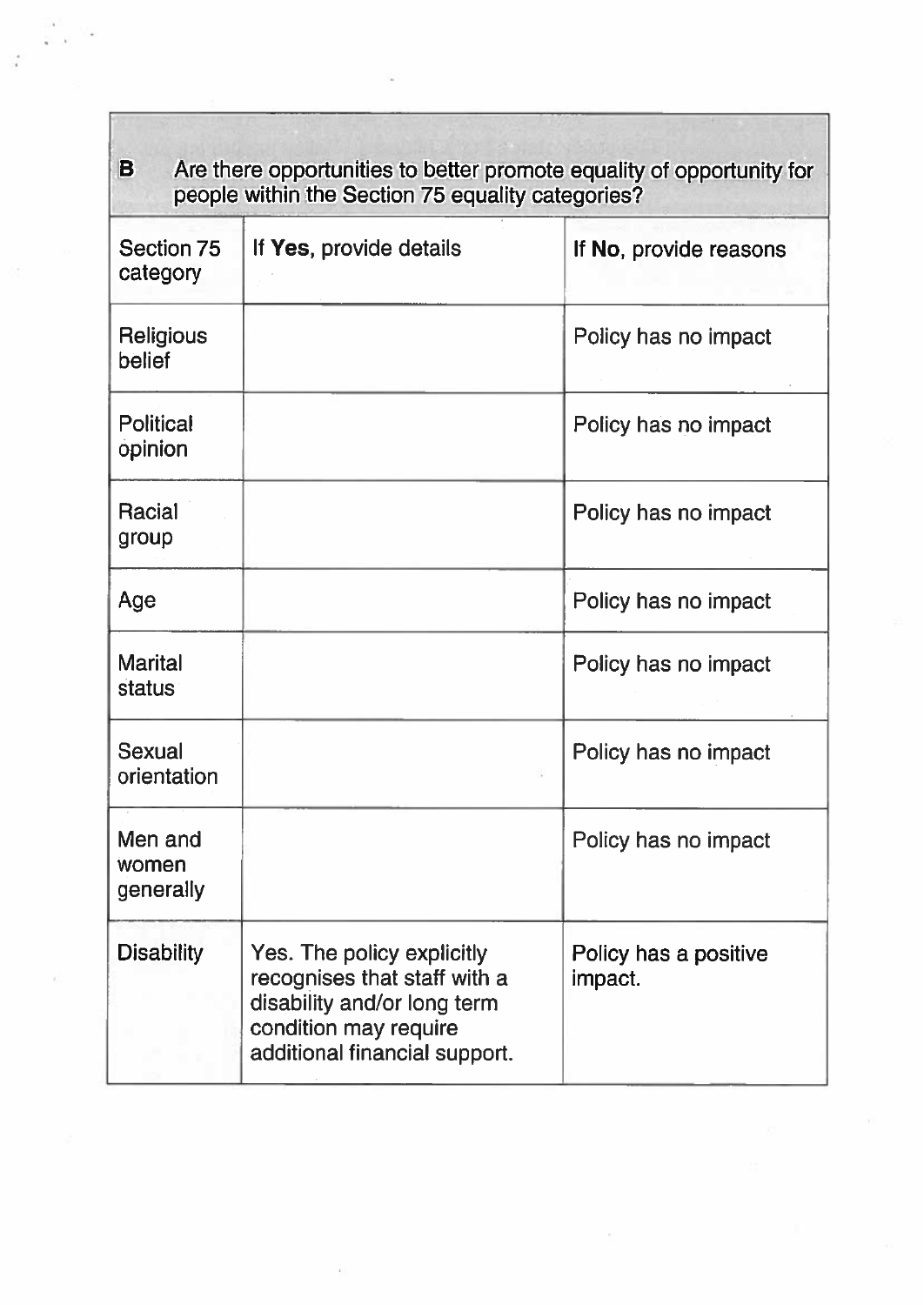| The policy states that Childcare   Policy has no impact<br>reimbursement. |                                         |
|---------------------------------------------------------------------------|-----------------------------------------|
|                                                                           | Dependants   is normally ineligible for |

 $\tilde{\psi}$ 

 $\label{eq:Ricci} \hat{R} = \hat{R} + \hat{R} + \hat{R} + \hat{R} + \hat{R} + \hat{R} + \hat{R} + \hat{R} + \hat{R} + \hat{R} + \hat{R} + \hat{R} + \hat{R} + \hat{R} + \hat{R} + \hat{R} + \hat{R} + \hat{R} + \hat{R} + \hat{R} + \hat{R} + \hat{R} + \hat{R} + \hat{R} + \hat{R} + \hat{R} + \hat{R} + \hat{R} + \hat{R} + \hat{R} + \hat{R} + \hat{R} + \hat{R} + \hat{R} + \$ 

 $\label{eq:1.1} \frac{\partial}{\partial t} \nabla \cdot \nabla \cdot \nabla \cdot \nabla \cdot \nabla \cdot \nabla \cdot \nabla \cdot \nabla \cdot \nabla \cdot \nabla \cdot \nabla \cdot \nabla \cdot \nabla \cdot \nabla \cdot \nabla \cdot \nabla \cdot \nabla \cdot \nabla \cdot \nabla \cdot \nabla \cdot \nabla \cdot \nabla \cdot \nabla \cdot \nabla \cdot \nabla \cdot \nabla \cdot \nabla \cdot \nabla \cdot \nabla \cdot \nabla \cdot \nabla \cdot \nabla \cdot \nabla \cdot \nabla$ 

 $\mathcal{L}^{\mathcal{L}}$  . The set of  $\mathcal{L}^{\mathcal{L}}$ 

 $\frac{1}{2}$  ,  $\frac{1}{2}$  ,  $\frac{1}{2}$ 

 $\sigma$ 

 $\overline{G}$  . The set of  $\overline{G}$ 

 $\mathcal{S}^n_{\mathcal{S}}$ 

 $\frac{1}{2}$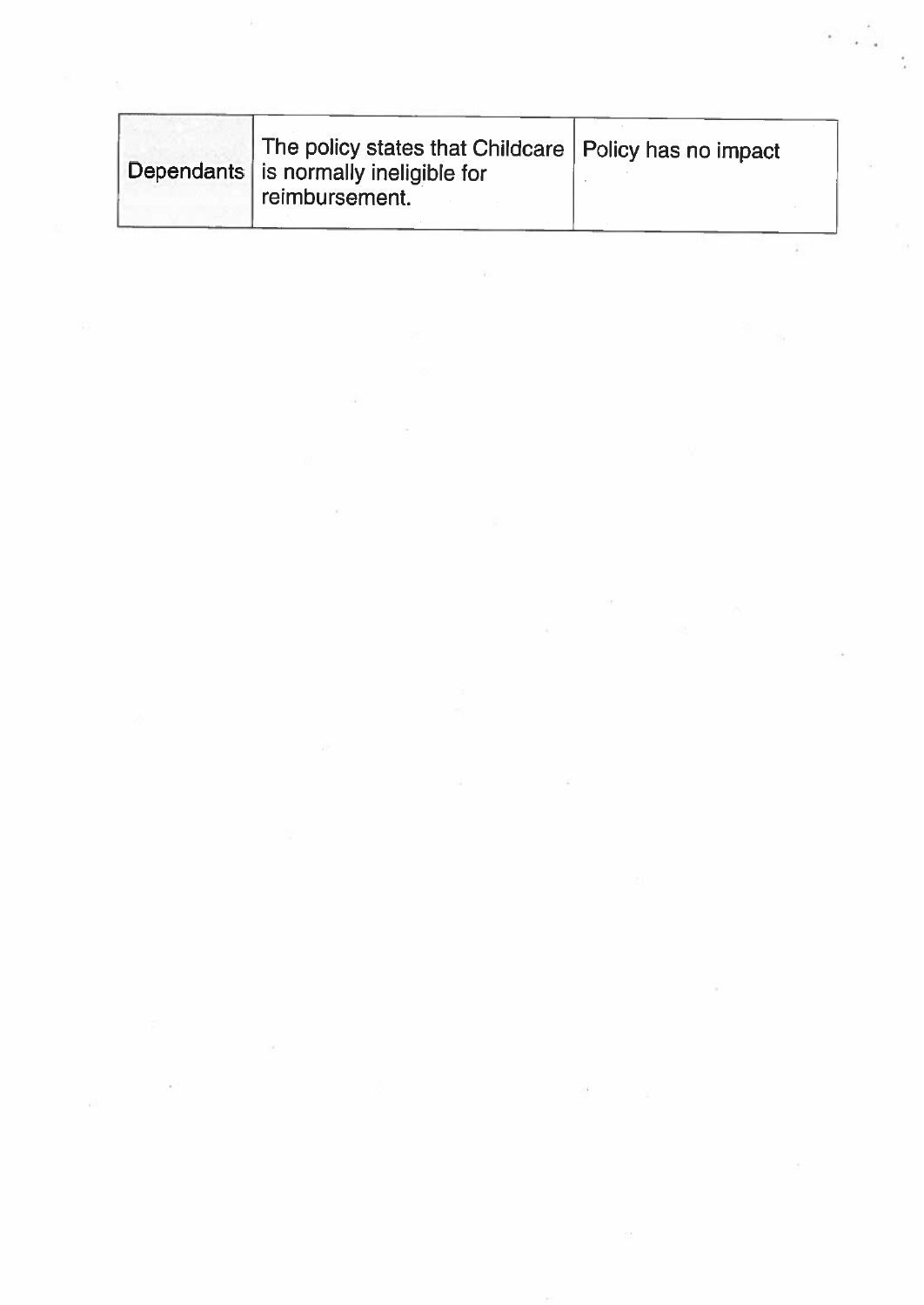| C To what extent is the policy likely to impact on good relations between<br>people of different religious belief, political opinion or racial group? |                          |                                     |  |
|-------------------------------------------------------------------------------------------------------------------------------------------------------|--------------------------|-------------------------------------|--|
| Good<br>relations<br>category                                                                                                                         | Details of policy impact | Level of impact<br>minor/major/none |  |
| Religious<br>belief                                                                                                                                   | <b>None</b>              | <b>None</b>                         |  |
| <b>Political</b><br>opinion                                                                                                                           | <b>None</b>              | <b>None</b>                         |  |
| Racial<br>group                                                                                                                                       | <b>None</b>              | <b>None</b>                         |  |

 $\frac{1}{2} \int_{0}^{R} e^{-\frac{1}{2}}$ 

| Good<br>relations<br>category | If Yes, provide details | If No, provide reasons |
|-------------------------------|-------------------------|------------------------|
| <b>Religious</b><br>belief    |                         | Policy has no impact   |
| <b>Political</b><br>opinion   |                         | Policy has no impact   |
| <b>Racial</b><br>group        |                         | Policy has no impact   |

 $\mathcal{L}$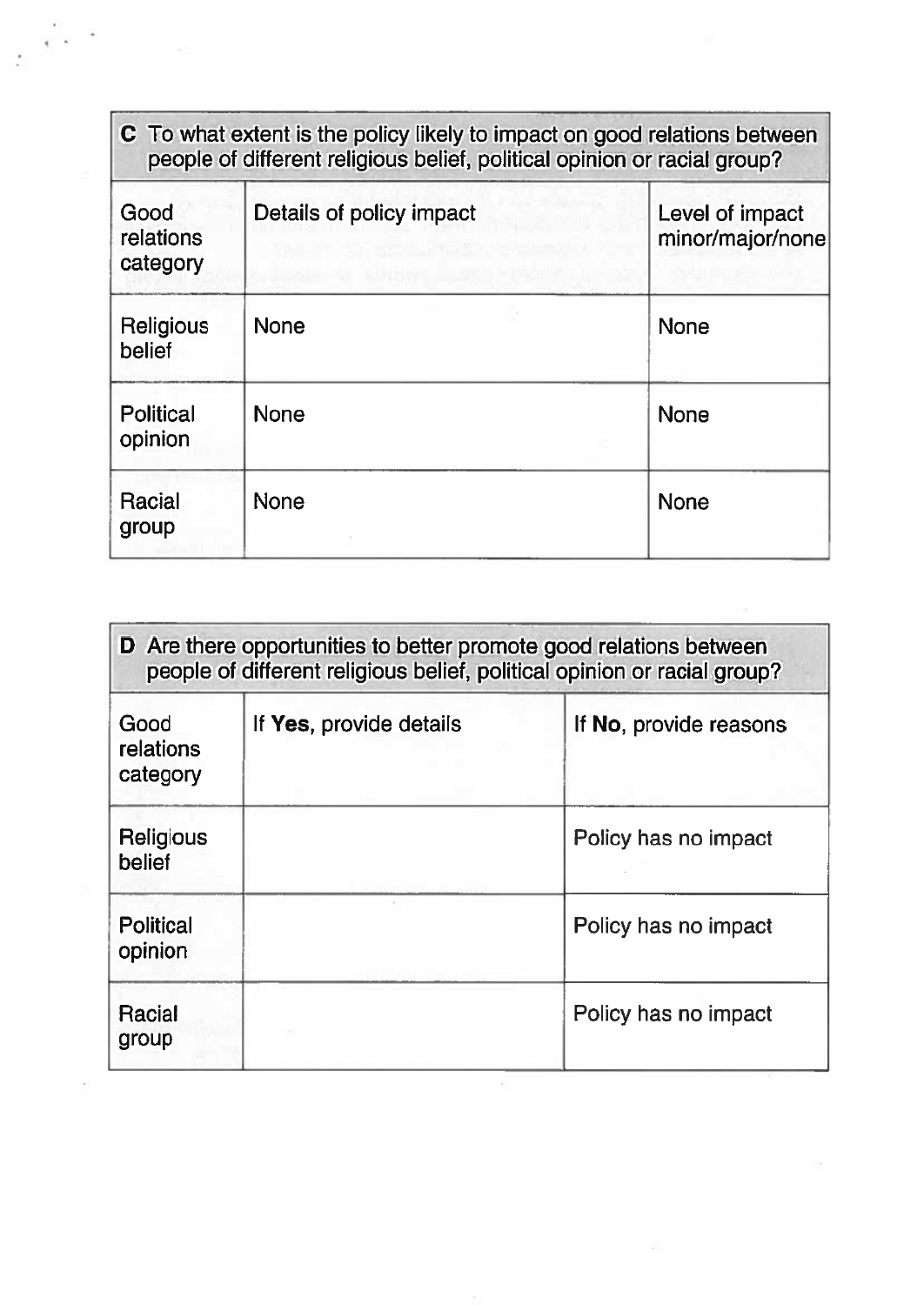# <sup>E</sup> Multiple identity

Generally speaking, people can fall into more than one Section 75 category. Taking this into consideration, are there any potential impacts of the policy/decision on people with multiple identities?<br>(For example; disabled minority ethnic people; disabled women; young Protestant men; and young lesbians, gay and bisexual people).

Provide details of data on the impact of the policy on people with multiple identities. Specify relevant Section <sup>75</sup> categories concerned.

None, other than fact that disabled members of staff with childcare responsibilities may be impacted on two levels.

Due consideration should be <sup>g</sup>iven to requests for reimbursement/claims for expenses on <sup>a</sup> case by case basis.

# <sup>F</sup> Disability Duties

Consider whether the policy:

I. Discourages disabled people from participating in public life and fails to promote positive attitudes towards disabled people.

| No |  |  |  |
|----|--|--|--|
|    |  |  |  |
|    |  |  |  |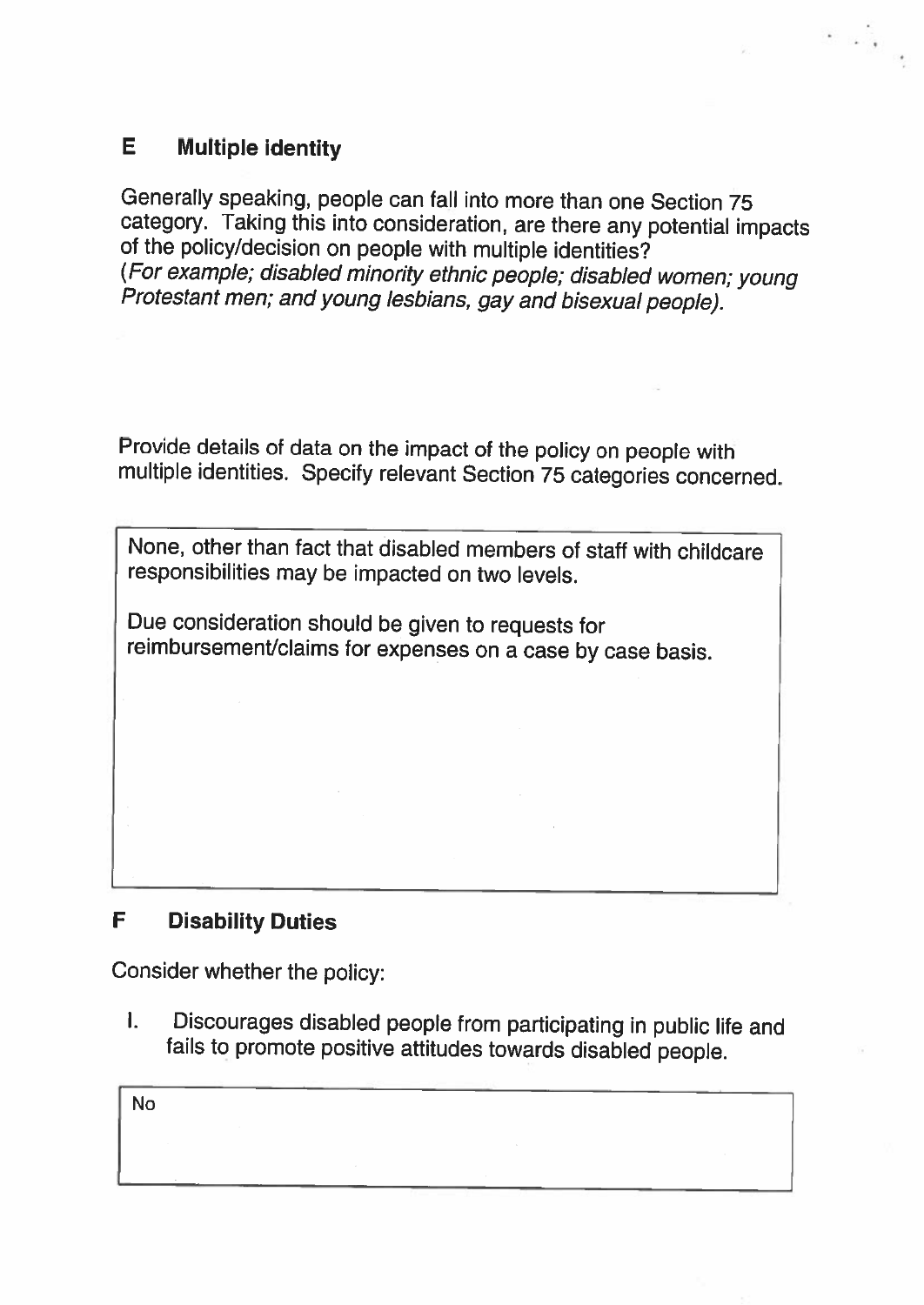II. Provides an opportunity to better promote positive attitudes towards disabled people or encourages their participation in public life.

Yes. For reasons stated above.

t

### Part 3. Screening decision

A Policy does not require an EQIA. In this situation, please provide details of the reason for this decision.

This policy does not require an EQIA.

B Policy has minor equality impacts which can be mitigated/provided by an alternative policy and therefore does not require an EQIA. In this situation please provide details of the reason for this decision together with the proposed changes/amendments for alternative policy to be introduced.

The policy has been screened and includes <sup>a</sup> mitigating provision that explicitly recognises that expenses incurred by staff with <sup>a</sup> disability and/or long term condition may be permitted as "reasonable adjustments".

C Policy requires an EQIA Please provide reasons for this decision.

| 사람 시키면서 그러나 보았어? 그 아이들은 그 그는 그만 그만 그만 그만 보였어? 20<br>N/A | $\frac{1}{2} \left( \frac{1}{2} \right) \left( \frac{1}{2} \right) \left( \frac{1}{2} \right) \left( \frac{1}{2} \right) \left( \frac{1}{2} \right) \left( \frac{1}{2} \right) \left( \frac{1}{2} \right) \left( \frac{1}{2} \right) \left( \frac{1}{2} \right) \left( \frac{1}{2} \right) \left( \frac{1}{2} \right) \left( \frac{1}{2} \right) \left( \frac{1}{2} \right) \left( \frac{1}{2} \right) \left( \frac{1}{2} \right) \left( \frac{1}{2} \right) \left( \frac$<br>-33.5<br>- |
|---------------------------------------------------------|------------------------------------------------------------------------------------------------------------------------------------------------------------------------------------------------------------------------------------------------------------------------------------------------------------------------------------------------------------------------------------------------------------------------------------------------------------------------------------------|
| $\mathcal{L}_{\mathcal{A}}$                             | $\alpha$ . $\beta$                                                                                                                                                                                                                                                                                                                                                                                                                                                                       |
|                                                         | $\sim$                                                                                                                                                                                                                                                                                                                                                                                                                                                                                   |
|                                                         |                                                                                                                                                                                                                                                                                                                                                                                                                                                                                          |
|                                                         |                                                                                                                                                                                                                                                                                                                                                                                                                                                                                          |
| $\mathcal{Z}$                                           |                                                                                                                                                                                                                                                                                                                                                                                                                                                                                          |
|                                                         |                                                                                                                                                                                                                                                                                                                                                                                                                                                                                          |
|                                                         |                                                                                                                                                                                                                                                                                                                                                                                                                                                                                          |
|                                                         |                                                                                                                                                                                                                                                                                                                                                                                                                                                                                          |
|                                                         |                                                                                                                                                                                                                                                                                                                                                                                                                                                                                          |
| -3                                                      |                                                                                                                                                                                                                                                                                                                                                                                                                                                                                          |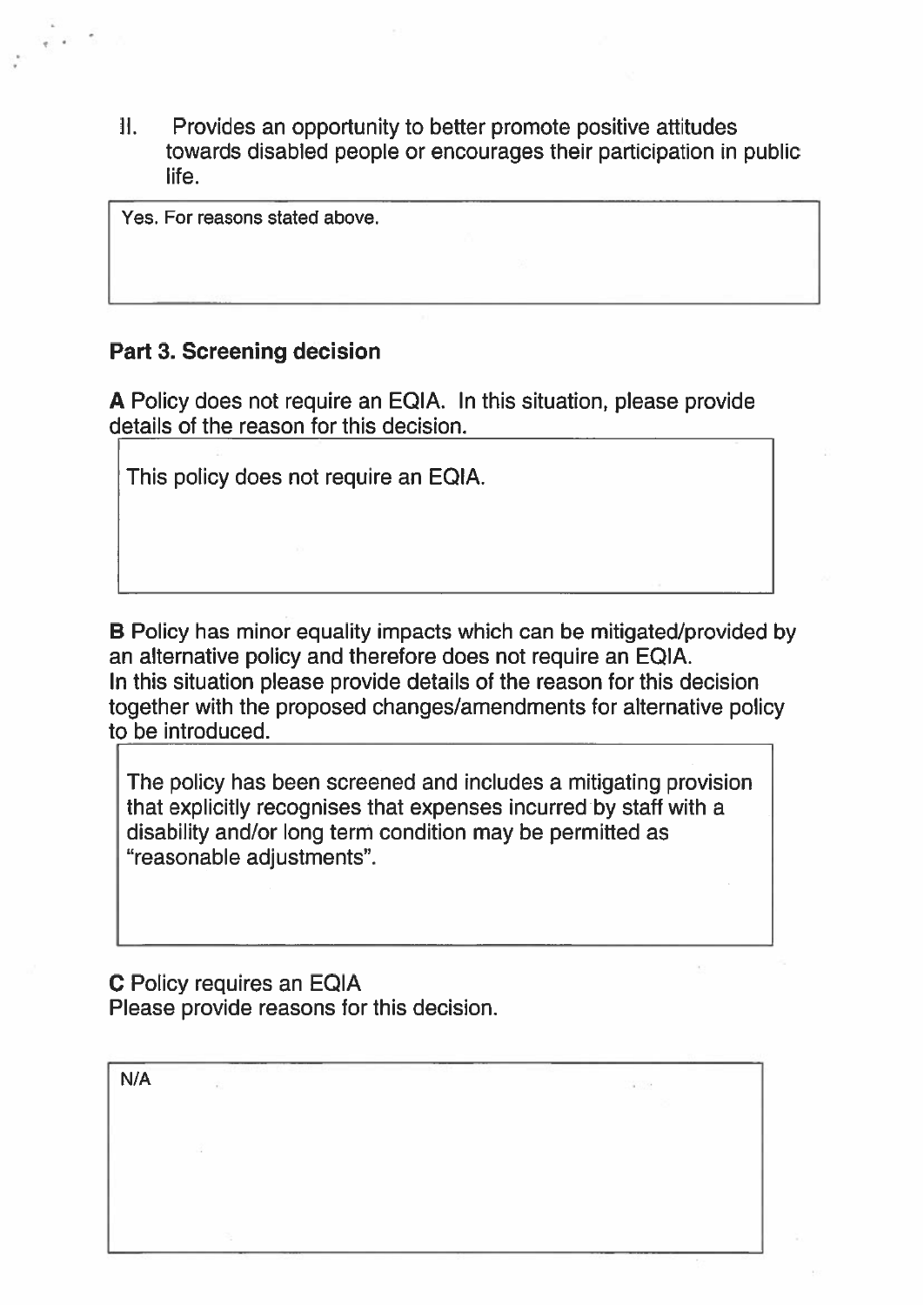### <sup>D</sup> Timetabling and prioritising

If option <sup>C</sup> has been selected under Screening decision, then complete the following table:

On <sup>a</sup> scale of 1-3, with <sup>1</sup> being the lowest priority and <sup>3</sup> being the highest, assess the policy in terms of its priority for equality impact assessment.

| <b>Priority criterion</b>                            | Rating<br>$(1-3)$ |
|------------------------------------------------------|-------------------|
| Effect on equality of opportunity and good relations |                   |
| Social need                                          |                   |
| Effect on people's daily lives                       |                   |

<sup>E</sup> Is the policy affected by timetables established by other relevant public authorities?

If yes, please provide details

N/A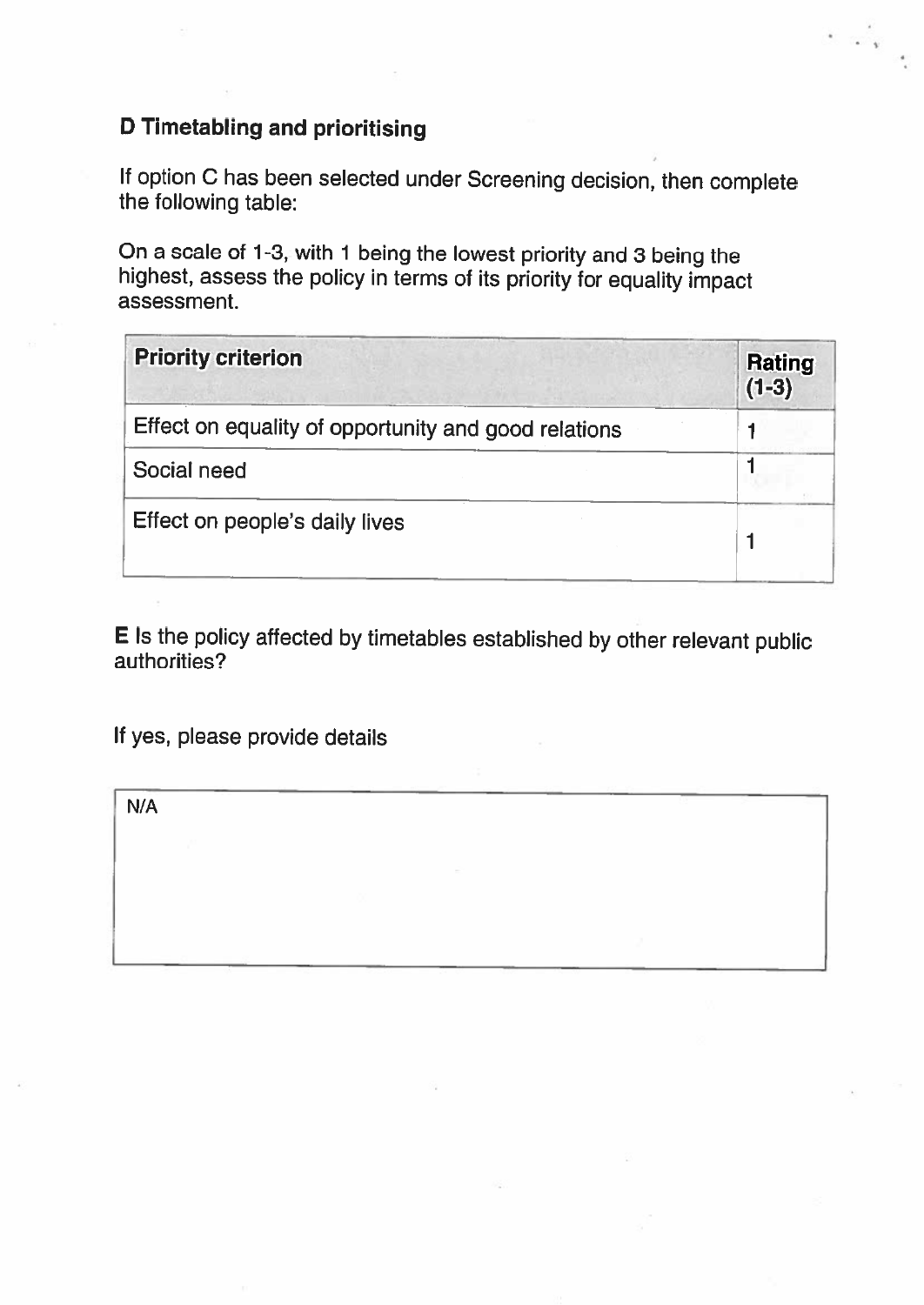#### Part 4. Monitoring

Effective monitoring will help the University identify any future adverse impact arising from the policy which may lead the University to conduct an equality impact assessment, as well as help with future <sup>p</sup>lanning and policy development.

### Part 5 - Approval and authorisation

| <b>Screened by:</b>    |            | <b>Position/Job Title</b>   | <b>Date</b>     |
|------------------------|------------|-----------------------------|-----------------|
| <b>Gillian Mayhew</b>  |            | <b>Financial Controller</b> | <b>Nov 2017</b> |
| <b>Approved by:</b>    |            |                             |                 |
| <b>Wendy Galbraith</b> | W Galblack | <b>Director of Finance</b>  | Dec 2017        |

Note: <sup>A</sup> copy of the Screening Template, for each policy screened should be 'signed off' and approved by the senior manager responsible for the policy and made easily accessible on the University's website as soon as possible following completion and made available on request.